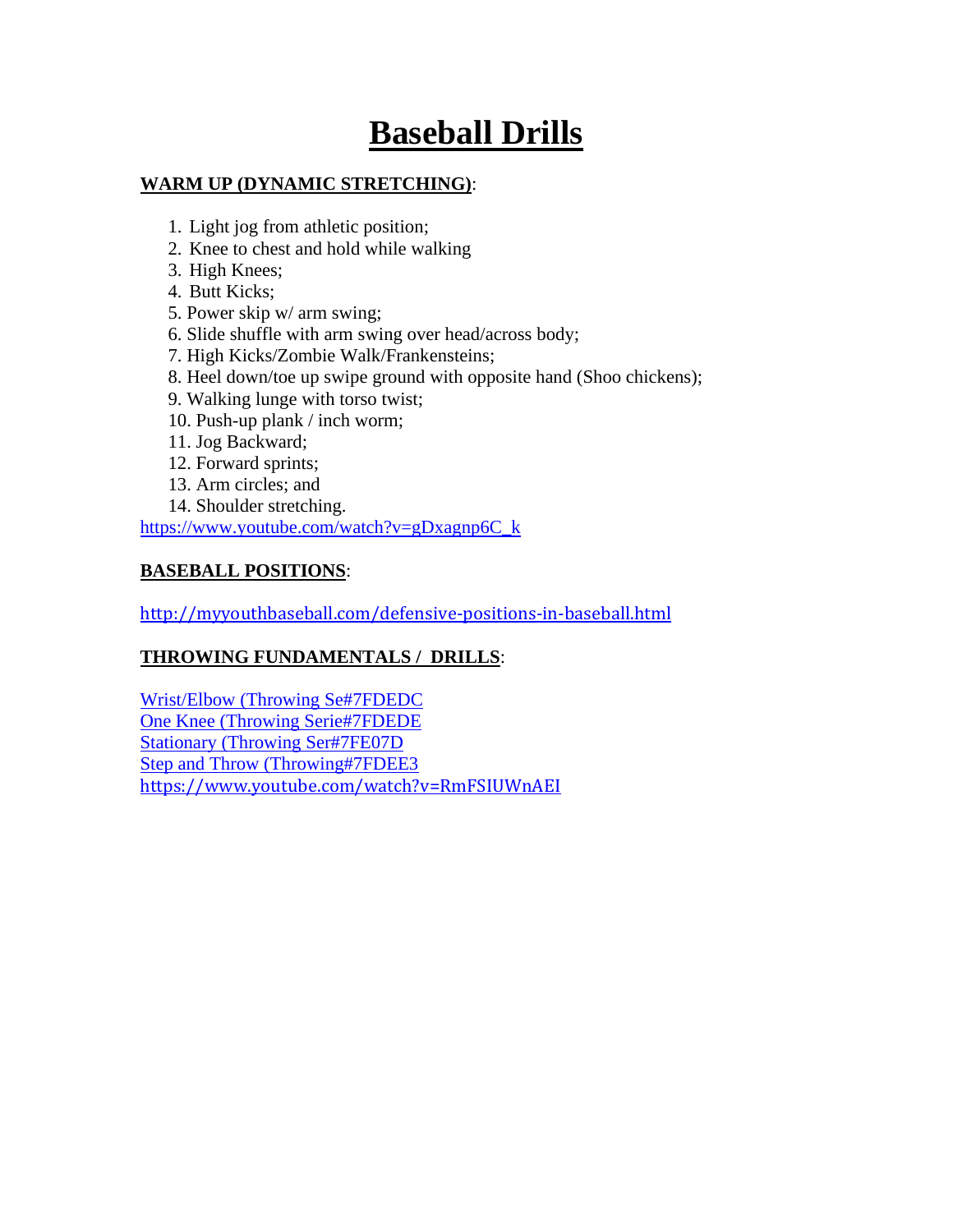# **INFIELD FUNDAMENTALS / DRILLS**:

- 1. Baseball Ready (sneaky steps/1-2 drop);
- 2. Track the baseball from contact into the glove (Fielding on Knees DRILL);
- 3. **Field** (Scoop(glove)/alligator(top hand) and **Load** glove to belt/belly) & **Throw** (Fire);
- 4. Throwing at and **through** a Target.

<https://www.youtube.com/watch?v=K0kisMh2cmU> <https://www.youtube.com/watch?v=ozDUXaVGF3c> <https://www.youtube.com/watch?v=wgY51UlwZpw> <https://www.youtube.com/watch?v=1WooHXTLs1A> <https://www.youtube.com/watch?v=vDlnzZs4DUU> <https://www.youtube.com/watch?v=3N-aeO5n1ro> <https://www.youtube.com/watch?v=r2Ffcppwvfg> <https://www.youtube.com/watch?v=SHA1orN7eHE> <https://www.youtube.com/watch?v=xO6tTxEADLw> <https://www.youtube.com/watch?v=J39xKIs27As> <http://myyouthbaseball.com/infield-basics-fundamentals.html> <http://myyouthbaseball.com/indoor-baseball-drills.html> <http://myyouthbaseball.com/fielding-ground-balls.html>

#### - **DOUBLE PLAYS-**

- 1. Get there early / present a good target;
- 2. SS rt. Foot on base / step w/ left foot toward ball / finish throw;
- 3. 2B lt. Foot on base / step w/ rt. Foot toward ball / finish throw;
- 4. Flips show ball / hold out in front / run towards base / follow the tosses ball;
- 5. 2B can pivot towards base to throw / drop step with right foot to throw / power toss coming forward; and
- 6. Make sure to get the out at  $2<sup>nd</sup>$  before trying to throw to first!!

<https://www.youtube.com/watch?v=PGBFekb2IqI> <https://www.youtube.com/watch?v=3N-aeO5n1ro> <https://www.youtube.com/watch?v=MkBclTwFwVg> <https://www.youtube.com/watch?v=-gI04rzOHP0> (BOX DRILL SS flip to 2b)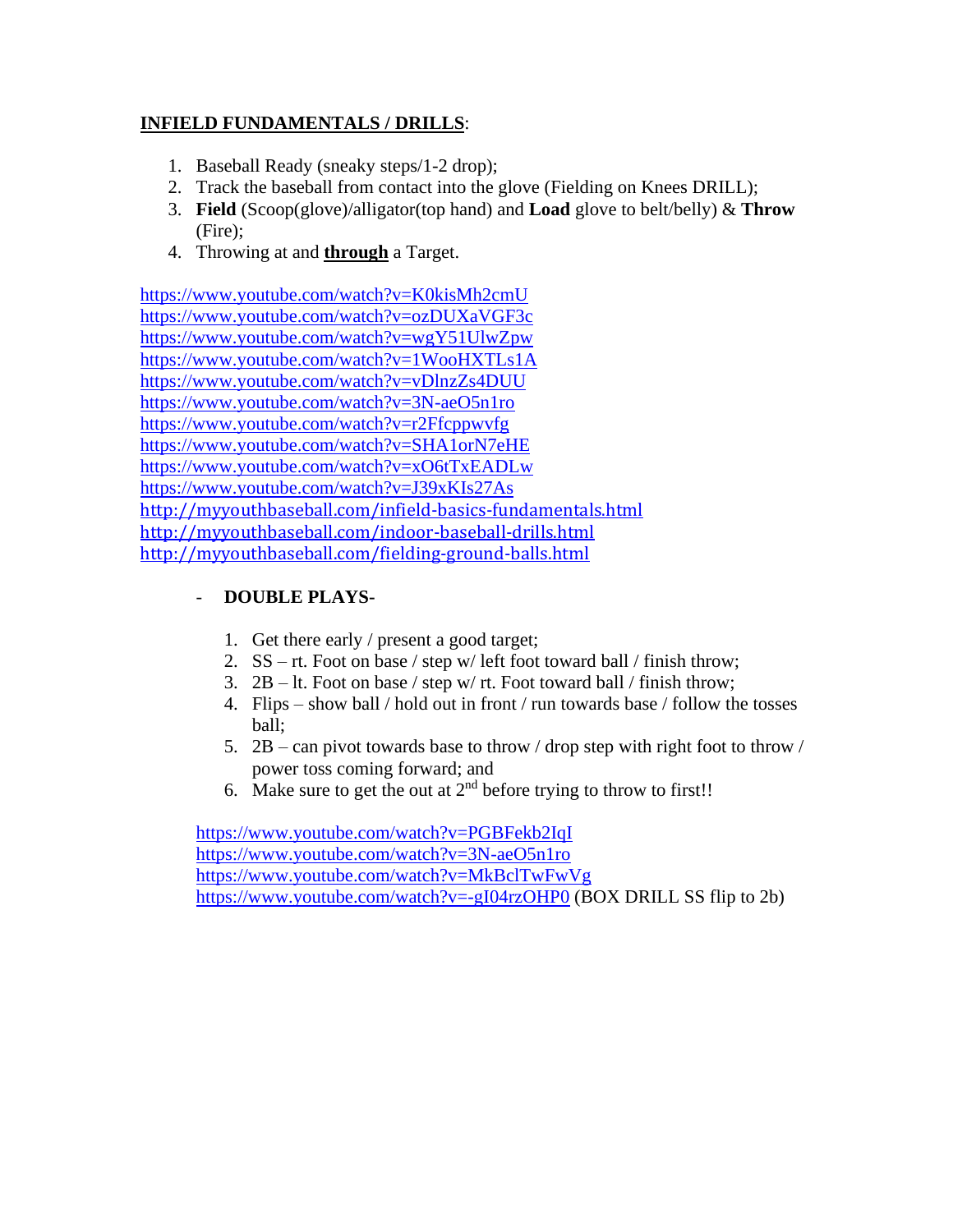#### **OUTFIELD FUNDAMENTALS / DRILLS**:

- 1. Baseball Ready / feet shoulder with apart / athletic position / hands off knees
- 2. Track the ball off the bat / Drop Step/Cross-over step / run on toes
- 3. Catching Fly Balls (with your eyes on the ball)/ body behind the ball /over throwing shoulder;
- 4. Communicate to other fielders (Shout: Me Me Me or You You You);
- 5. Fielding Ground Balls / Outside your glove foot (if possible) coming forward and
- 6. Throwing at and through a Target, Set Feet/ outfield throwing to cutoffs / Weight coming forward using crow hop.

<http://probaseballinsider.com/baseball-instruction/outfield/outfield-1-the-basics/> <http://probaseballinsider.com/baseball-instruction/outfield/outfield-2-tracking-fly-balls/> [http://probaseballinsider.com/baseball-instruction/outfield/outfield-3-how-to-avoid](http://probaseballinsider.com/baseball-instruction/outfield/outfield-3-how-to-avoid-losing-balls-in-the-sun-and-other-fly-ball-challenges/)[losing-balls-in-the-sun-and-other-fly-ball-challenges/](http://probaseballinsider.com/baseball-instruction/outfield/outfield-3-how-to-avoid-losing-balls-in-the-sun-and-other-fly-ball-challenges/)

[http://probaseballinsider.com/baseball-instruction/outfield/outfield-4-how-to-throw-with](http://probaseballinsider.com/baseball-instruction/outfield/outfield-4-how-to-throw-with-a-crow-hop/)[a-crow-hop/](http://probaseballinsider.com/baseball-instruction/outfield/outfield-4-how-to-throw-with-a-crow-hop/)

<http://probaseballinsider.com/baseball-instruction/outfield/outfield-5-using-the-long-hop/> <http://probaseballinsider.com/baseball-instruction/outfield/outfield-backing-up-plays/> <http://probaseballinsider.com/product-reviews-and-guides/best-baseball-sunglasses/> <http://myyouthbaseball.com/outfield-basics-fundamentals.html>

#### **Baseball Ready / Drop Step / Cross-Over –**

<https://www.youtube.com/watch?v=ZMuVnmUY2CI> <https://www.youtube.com/watch?v=qvwkdxepqTk> <https://www.youtube.com/watch?v=jz5VWIfkFV4> <https://www.youtube.com/watch?v=p4S0MobFt3A>(Z-Drill)

# **Catching / Throwing / Crow-Hop / Cutoffs / Relays**

<https://www.youtube.com/watch?v=UYItjZ8hPg0> <https://www.youtube.com/watch?v=75TCll2qz9s> <http://myyouthbaseball.com/how-to-catch-a-flyball.html> <https://www.youtube.com/watch?v=rjYLK2BA4vU>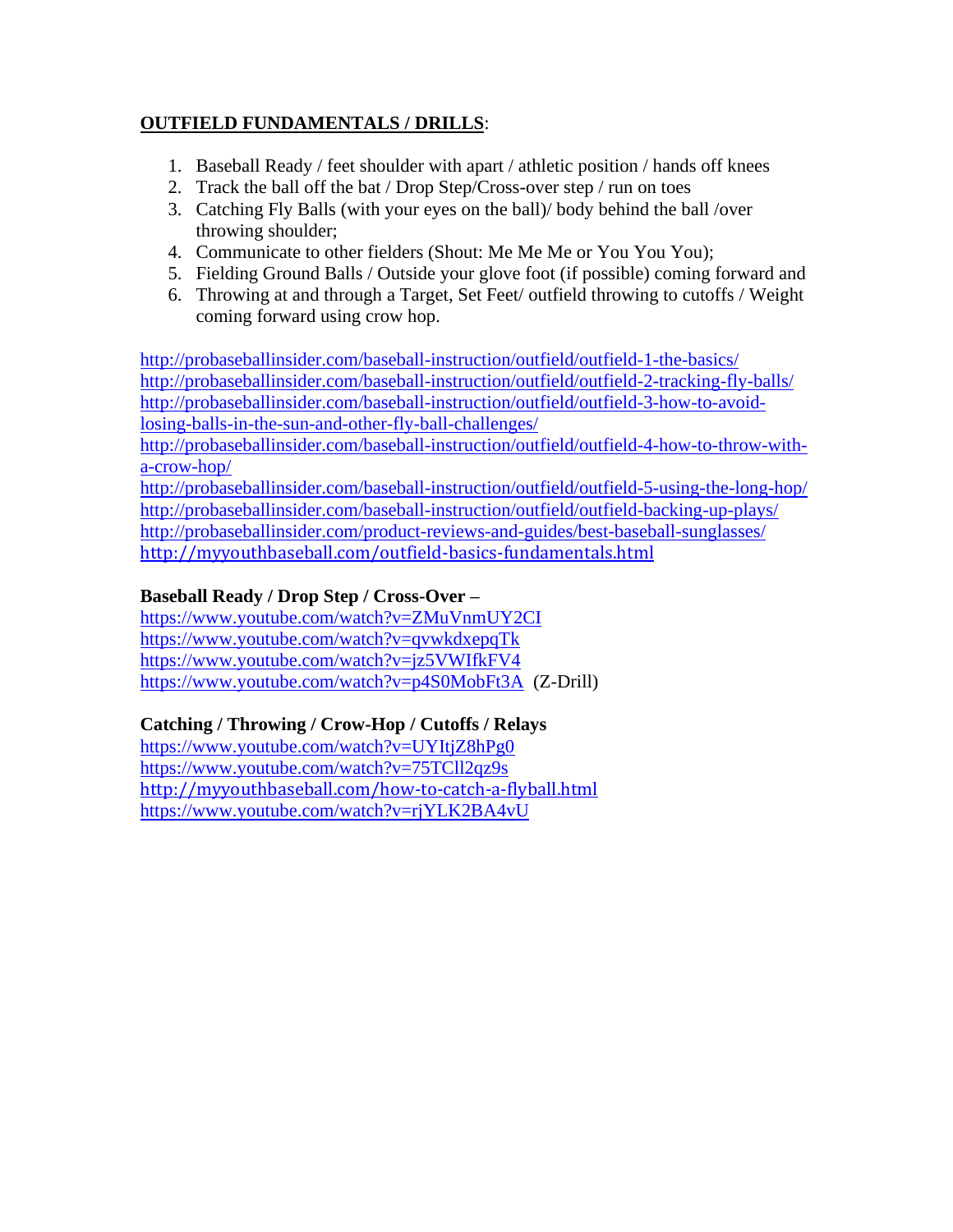#### **HITTING FUNDAMENTALS / DRILLS**:

- 1. Grip (loose with middle (knocking) knuckles lined up;
- 2. Balance (Feet even and shoulder width apart or more);
- 3. Eye on the ball (track baseball until contact with bat);
- 4. Hands up by your ear;
- 5. Step (toe touch), load (70/30 weight more toward catcher)(bat knob to catcher) and **then** swing;
- 6. Back elbow close to body, hands inside baseball (knob to pitcher)
- 7. Squash the bug with your back foot as hips rotate open;
- 8. Follow-through (don't stop swing on contact).

<https://www.youtube.com/watch?v=fjG8RPZeINE> (GRIP) <https://www.youtube.com/watch?v=DztFN0AdAXA> <https://www.youtube.com/watch?v=jUDsOkGwPHk> <https://www.youtube.com/watch?v=UvvD00Oeokg> <https://www.youtube.com/watch?v=-nF1iN1EFMc> <https://www.youtube.com/watch?v=VBGjLcNTbLw> <http://myyouthbaseball.com/hitting-mechanics-videos.html> <http://myyouthbaseball.com/baseball-hitting-drills.html> <https://www.youtube.com/watch?v=73Ljh3gELfg> <https://www.youtube.com/watch?v=bzcxbQdfyOk> [https://www.youtube.com/watch?v=YTyqCwKj\\_LY](https://www.youtube.com/watch?v=YTyqCwKj_LY) [https://www.youtube.com/watch?v=hK\\_YzuDkqbQ](https://www.youtube.com/watch?v=hK_YzuDkqbQ) (Pizza In the Oven) <https://www.youtube.com/watch?v=tI5nxuHMAJE> Drills – catch – pizza in oven <https://www.baseball-tutorials.com/short-distance-batting-practice-drills/3233/> [https://www.youtube.com/watch?v=czc\\_taodMuM\(load\)](https://www.youtube.com/watch?v=czc_taodMuM(load)) <https://www.youtube.com/watch?v=blmWIexJDH4> (back foot drill) <https://www.youtube.com/watch?v=QJgBzFTOlE4> (back leg drills)

# **Soft Toss – Side Toss / Front Toss / Flip Toss**

<https://www.youtube.com/watch?v=OqdXA9bNkMA> <https://www.youtube.com/watch?v=-ECSzEOwDkk> [https://www.youtube.com/watch?v=Itm\\_6XLebvs](https://www.youtube.com/watch?v=Itm_6XLebvs) [https://www.youtube.com/watch?v=ne\\_7xhj-Huc](https://www.youtube.com/watch?v=ne_7xhj-Huc) <http://myyouthbaseball.com/baseball-hitting-drills.html>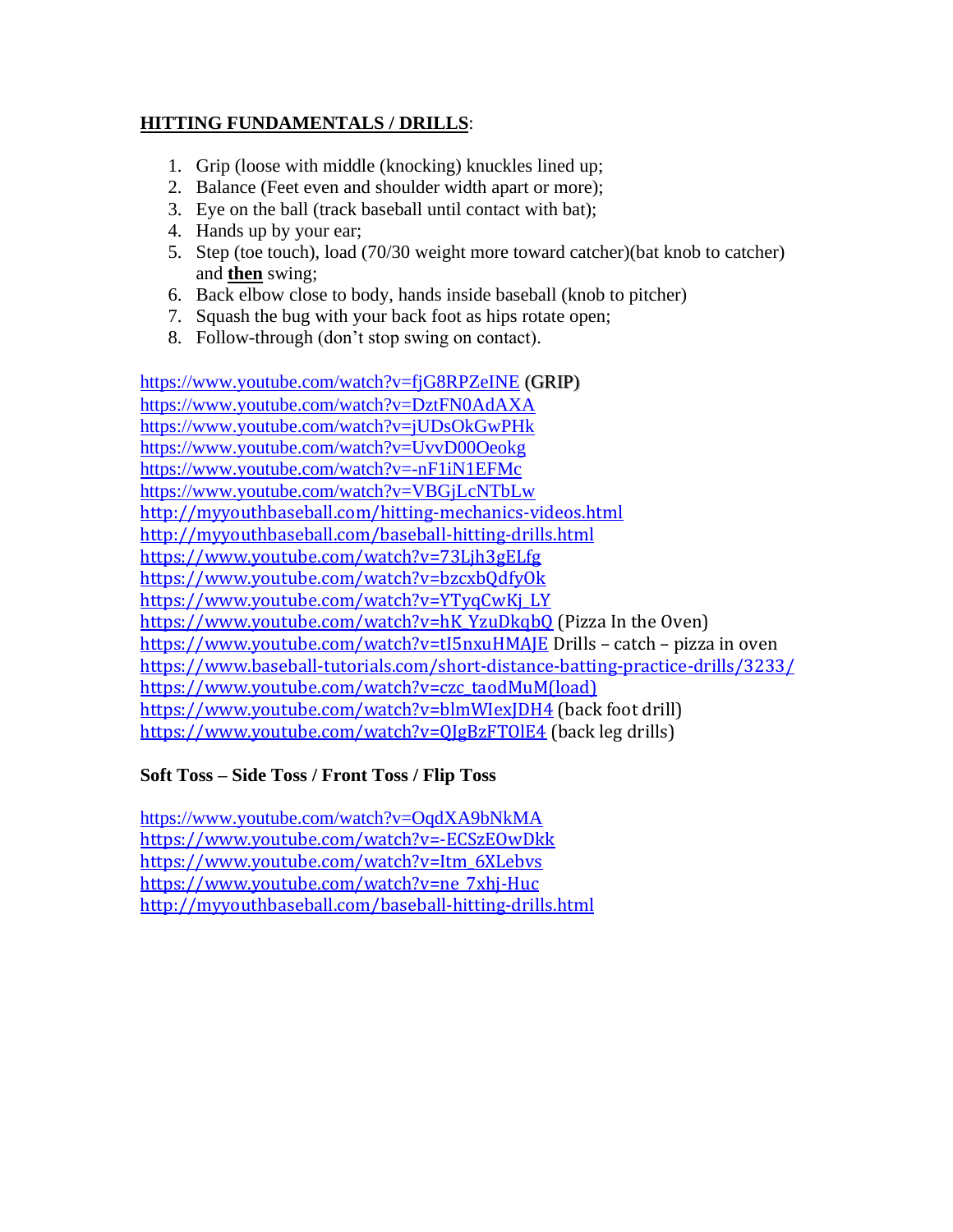#### **BASERUNNING**:

- 1. Run straight through first base on a groundball in the infield.
- 2. Round first base and look and listen to your coach if the ball is through the infield;
- 3. One foot on the base until the ball crosses home plate (no leadoffs).
- 4. If ball is hit on the ground (and runner on base behind you) run to next base;
- 5. If ball is hit in the air (with less than 2 outs) at most go half-way (if caught you must go back to touch the base you started on (tag-up to go to next base);
- 6. Hit the inside of the bases when running to the next base.
- 7. NEVER PASS A TEAMMATE RUNNING AHEAD OF YOU!!
- 8. Slide feet first if the play is close by tucking one foot under the other leg's hamstring area. Point your leading toe up and keep your hands off the ground.

<https://www.youtube.com/watch?v=sxYAWSJEDGs> <http://www.helpful-baseball-drills.com/baserunningdrills.html> <https://www.youtube.com/watch?v=HYSfaPLa2Pw>

# **Tagging Up –**

<https://www.youtube.com/watch?v=vjoIcUIgv5o> [https://www.youtube.com/watch?v=FEB\\_uxdzI6E](https://www.youtube.com/watch?v=FEB_uxdzI6E) [https://www.youtube.com/watch?v=\\_SZhK8baRA4](https://www.youtube.com/watch?v=_SZhK8baRA4) <https://www.youtube.com/watch?v=YuZ8RPvG0hI>

# **AGILITY DRILLS:**

- **1.** 1-step
- **2.** 2 in each box
- 3. 2 in 2 out (side)
- 4. Icky shuffle
- 5. Scissors
- 6. 2 in 2 out (side)
- 7. Carioca
- 8. Jump out jump in
- 9. 2 hands in (side)
- 10. Fielding

[https://video.search.yahoo.com/search/video?fr=yfp](https://video.search.yahoo.com/search/video?fr=yfp-t&p=baseball+ladder+agility+drills#id=2&vid=3769a81277bafbc2549b4f34a25f8180&action=view)[t&p=baseball+ladder+agility+drills#id=2&vid=3769a81277bafbc2549b4f34a25f81](https://video.search.yahoo.com/search/video?fr=yfp-t&p=baseball+ladder+agility+drills#id=2&vid=3769a81277bafbc2549b4f34a25f8180&action=view) [80&action=view](https://video.search.yahoo.com/search/video?fr=yfp-t&p=baseball+ladder+agility+drills#id=2&vid=3769a81277bafbc2549b4f34a25f8180&action=view) [https://video.search.yahoo.com/search/video?fr=yfp](https://video.search.yahoo.com/search/video?fr=yfp-t&p=baseball+ladder+agility+drills#id=1&vid=847ee74d4daa84c7e99c3e6b1454a21f&action=view)[t&p=baseball+ladder+agility+drills#id=1&vid=847ee74d4daa84c7e99c3e6b1454a](https://video.search.yahoo.com/search/video?fr=yfp-t&p=baseball+ladder+agility+drills#id=1&vid=847ee74d4daa84c7e99c3e6b1454a21f&action=view) [21f&action=view](https://video.search.yahoo.com/search/video?fr=yfp-t&p=baseball+ladder+agility+drills#id=1&vid=847ee74d4daa84c7e99c3e6b1454a21f&action=view)